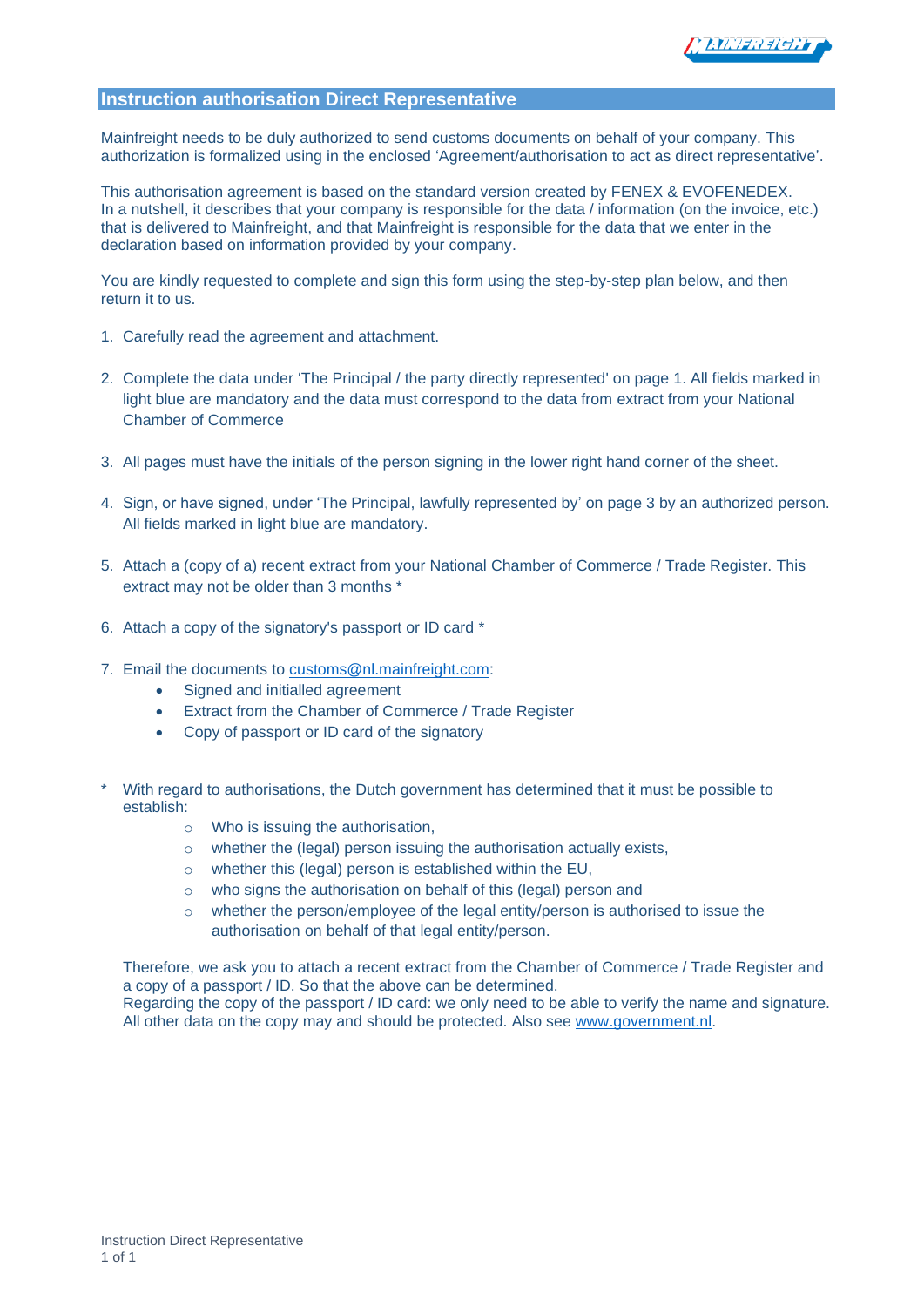



# **Agreement/authorisation to act as direct representative**

Light blue fields indicate that information is to be provided.

## **The Undersigned**

## **The Principal / the party directly represented**

| <b>Company Name:</b>                                                                                                     |                                                                                                                |  |  |  |
|--------------------------------------------------------------------------------------------------------------------------|----------------------------------------------------------------------------------------------------------------|--|--|--|
| Address:                                                                                                                 |                                                                                                                |  |  |  |
|                                                                                                                          |                                                                                                                |  |  |  |
| Country:                                                                                                                 |                                                                                                                |  |  |  |
|                                                                                                                          | Name contact person: www.communication.com/www.communication.com/www.communication.com/www.com/www.com/www.com |  |  |  |
|                                                                                                                          |                                                                                                                |  |  |  |
|                                                                                                                          |                                                                                                                |  |  |  |
|                                                                                                                          |                                                                                                                |  |  |  |
| VAT-id number:                                                                                                           | EORI number:                                                                                                   |  |  |  |
| The Freight Forwarding Company / Direct Representative<br><b>Company Name</b><br>Mainfreight Forwarding Netherlands B.V. |                                                                                                                |  |  |  |
| Address:                                                                                                                 | Industriestraat 10                                                                                             |  |  |  |
|                                                                                                                          | Postal code, City, Country: 7041 GD, 's-Heerenberg, the Netherlands                                            |  |  |  |

## **Parties have agreed as follows:**

The Principal authorises and places orders with the Freight Forwarding Company, in conformity with Article 18, and further, of the Union Customs Code (Regulation no. 952/2013/EU), against the agreed remuneration, those renumerations as mentioned in the general terms and conditions of Mainfreight [Forwarding Netherlands B.V.a](https://www.mainfreight.com/the-netherlands/en-nz/terms-and-conditions) to make the declarations prescribed in the customs legislation -and where possible in other legislation- 'in the name and for the account of' the Principal. This authorisation and the order apply to the shipment of goods presented by/on behalf of the Principal, for which the Principal has provided the Freight Forwarding Company with the records/information. This authorisation and the order comprise all acts and communications up to and including the completion of the verification of the declaration and those in connection with the issue of the communication of the amount of the customs debt.

Furthermore, the Principal authorises and commissions the Freight Forwarding Company to:

- submit requests for repayment/remission as well as to submit written objections relating to data incorrectly stated in the declaration compared to the information supplied when the order was placed; to proceed, at the request of the Principal, to submit request for repayment/remission as well as to
- submit written objections, because incorrect information was supplied when the order was placed;
- to submit written objections in relation to corrections up to the completion of the verification of the declaration and the receipt by the Freight Forwarding Company in its bank account of amounts for which reimbursement is granted in connection with customs declarations, requests for reimbursement and objection proceedings.
- to prepare and sign Certificates of Origin, certificates with regard to freight transport Eur.1/Eur-MED,ATA carnets, authentications of signatures, declarations with regard to trade , carnets, as well as invoices and all other export documents on its behalf in the Netherlands, and to submit them to the Chamber of Commerce and Dutch Customs for processing.



initials Direct Representative: **with 3 and 1999**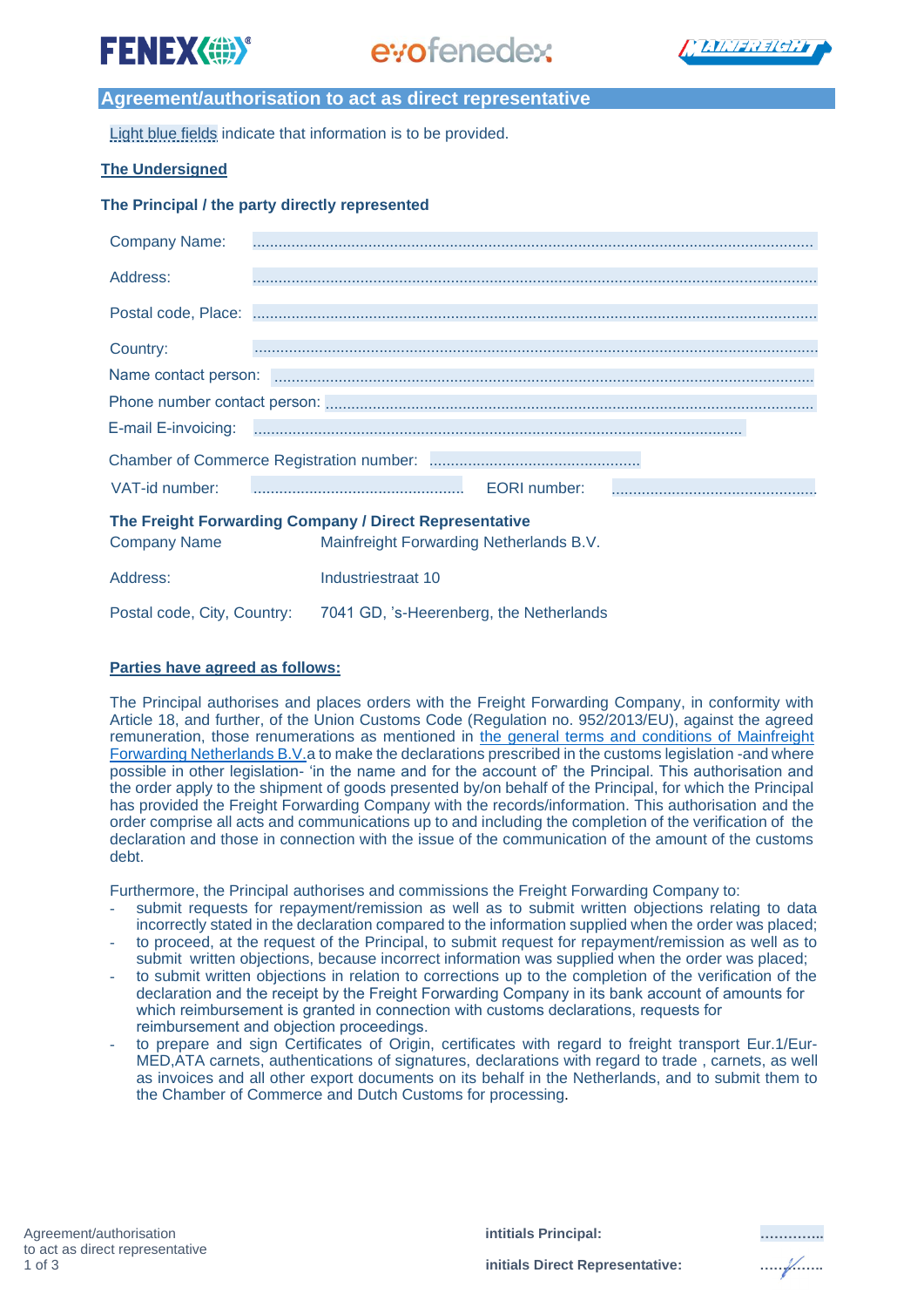

evofenedex



Principal authorises the Freight Forwarding Company to inspect all documents or items of evidence filed at the Chamber of Commerce and Customs, with regard to the application of export documents by the Freight Forwarding Company. The Freight Forwarding Company, in their behalf,is also authorised to correspond with the Chamber of Commerce and Customs with regard to matters regarding origin.

Separate, case-by-case agreements are required for making/submitting other request, written objections and lodging appeals.

In connection with the authorisation, the Principal is obliged to hand over to the Freight Forwarding Company proof of the existence of the company, its current place of business and names of the person(s) authorised to lawfully represent the company, such as a recent excerpt of the company's entry into the Trade Register of the Chamber of Commerce or a statement by the company to serve as evidence of the authority of the person issuing the authorisation. If the Principal is a private individual, that person must hand over a copy of his passport/identity card

#### **Article 1. GENERAL CONDITIONS**

- 1.1 Unless otherwise agreed, the relation between the parties is governed by the **Dutch [Forwarding](https://www.fenex.nl/app/uploads/2020/10/NEDERLANDSE-EXPEDITIEVOORWAARDEN-NL-logo.pdf) [Conditions](https://www.fenex.nl/app/uploads/2020/10/NEDERLANDSE-EXPEDITIEVOORWAARDEN-NL-logo.pdf)**<sup>1</sup> , with the inclusion of the Arbitration Clause. The most recent version of the Dutch Forwarding Conditions at the moment at which the acts/activities are performed, is applicable.
- 1.2 The following annex forms part of this agreement: The 'information and documents required' checklist.
- 1.3 Unless otherwise agreed, the Direct Representative shall, if this serves the interests of the Principal, on the basis of the information known to the Direct Representative, be present at the taking of samples and the examination of the goods.<sup>2</sup>
- 1.4 The Direct Representative is entitled to refuse to perform acts and activities ensuing from this agreement/authorisation, providing he/it communicates this as soon as possible.

## **Article 2. OBLIGATIONS OF THE PARTIES**

- 2.1 The Principal is obliged to provide the Direct Representative with all required records, information and data necessary for the execution of this agreement (also for each individual shipment/transaction), which may be required on the basis of the applicable rules and regulations and the present agreement.
- 2.2 In order to submit a correct customs declaration the Direct Representative must require from the Principal the required records, information and data, the relevance of which must be reasonably known to him/it.
- 2.3 The Direct Representative will make such declarations on the basis of the above data

#### **Article 3. PROVISION OF SECURITY / PAYMENT OF DUTIES AND TAXES**

3.1 Unless otherwise agreed, use will be made of the facilities of the Direct Representative in order to provide security and ensure payment of duties, other charges and taxes to the Customs **Authorities** 

#### **Article 4. OBLIGATION TO KEEP RECORDS**

- 4.1 On the basis of the license to submit an electronic declaration to the Customs Authorities issued to him/it, the Direct Representative is obliged to keep records and keep the (original) documents and records pertaining to each declaration. The Principal is obliged to keep a copy of the documents and records provided by him/it for the same period of time.<sup>3</sup>
- 4.2 Subject to Article 4.1, the Principal is under a statutory obligation to keep all data relating to the declaration, the records and other data in connection with the transaction on file insofar as these pertain to the declaration



<sup>&</sup>lt;sup>1</sup> The Dutch [Forwarding](https://www.fenex.nl/app/uploads/2020/10/NEDERLANDSE-EXPEDITIEVOORWAARDEN-NL-logo.pdf) Conditions, deposited by FENEX at the Registry of the District Courts of Amsterdam, Arnhem, Breda and Rotterdam, may also be consulted at www.fenex.nl under 'meer voorwaarden'.

<sup>&</sup>lt;sup>2</sup> It is advisable that the parties examine whether entering into further agreements is desirable in connection with the nature of the products, and so on.

<sup>&</sup>lt;sup>3</sup> To be kept for a period of 7 years from the date at which customs control was completed.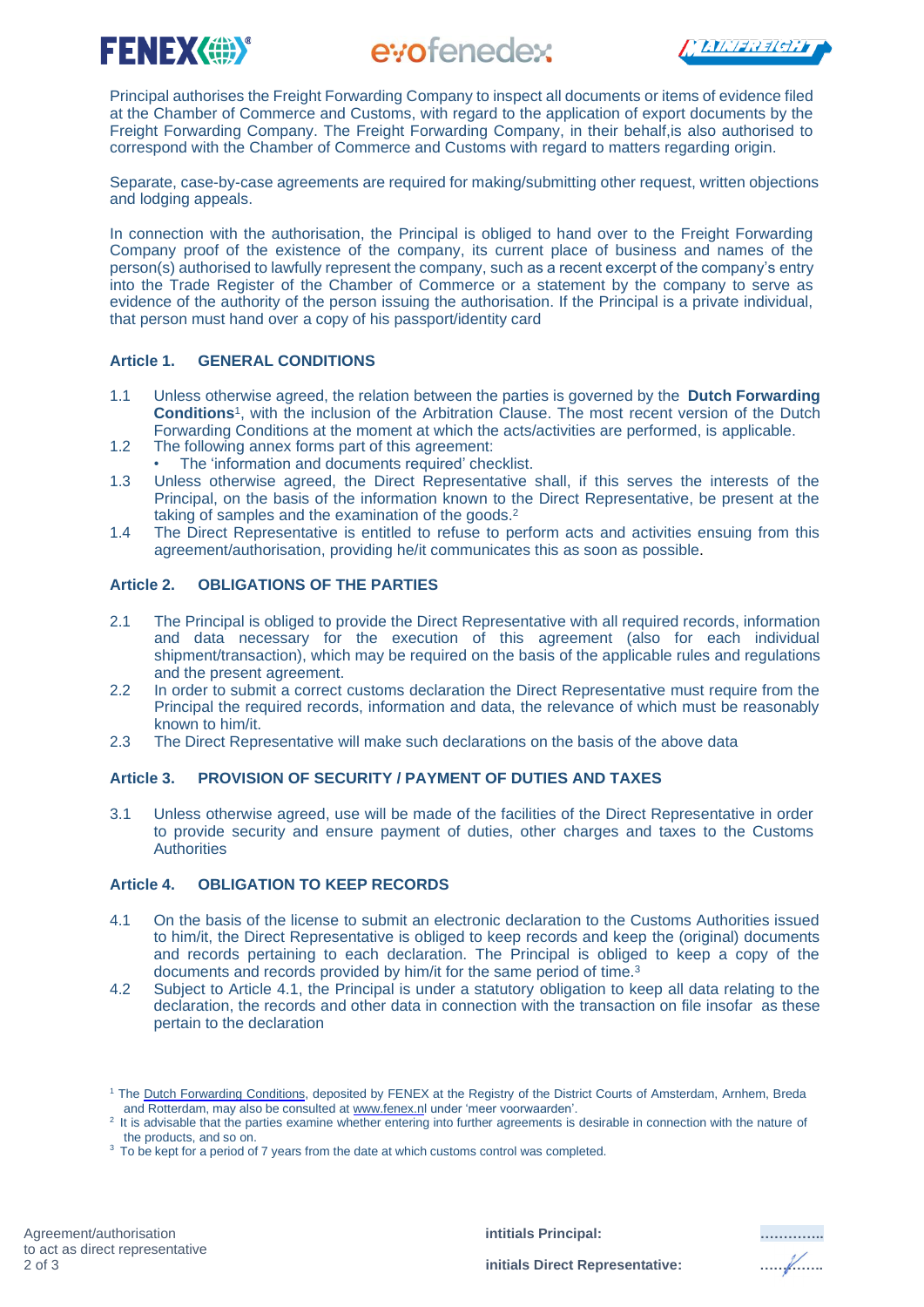

e:*infenedex* 



#### **Article 5. DURATION AND TERMINATION/REVOCATION OF THE AGREEMENT/AUTHORISATION**

- 5.1 This agreement/authorization is entered into/valid for an indefinite period of time, commencing on the date of signature. The agreement/authorization may be terminated/withdrawn subject to a period of 1 month.
- 5.2 Cancellation/revocation is to be effected by registered letter.<br>5.3 The provisions under this agreement/authorisation
- The provisions under this agreement/authorisation continue to apply also after cancellation/revocation, where relevant in connection with fulfilment of obligations imposed in the name of government.
- 5.4 The Direct Representative is entitled to keep the present authorisation also after revocation for the purposes of possible controls in the name of the government.

## **Article 6. THIRD PARTIES**

- 6.1 The Freight Forwarding Company is entitled to have the performance of this agreement / authorization carried out by the third party named below:
	- Mainfreight Customs Clearance B.V. Mainfreight Forwarding B.V.: Industriestraat 10, 7041 GD 's-Heerenberg
	- All Dutch operating companies of the Customs Support Group B.V. (KVK 24294906), including but not limited to Musketier B.V. / Customs Support Duiven. The list of entities can be found on www.customssupport.com/en/downloads-netherlands
- 6.2 The third parties referred to above may invoke the Dutch Forwarding Conditions (with the inclusion of the Arbitration Clause).
- 6.3 The required records, information, and data, with the inclusion of this authorisation, must be made available to the third parties referred to above.

#### **Article 7. VERSIONS, LANGUAGES AND PRECEDENCE**

7.1 This agreement has been drawn up in two languages, the Dutch and the English language. In case of different interpretations, the Dutch version shall prevail.

#### **The Principal, lawfully represented by:**

|                         | <b>Full Name:</b>                                  |                                |  |
|-------------------------|----------------------------------------------------|--------------------------------|--|
|                         | Position:                                          |                                |  |
|                         | Date and Place:                                    |                                |  |
|                         |                                                    |                                |  |
|                         | Signature:                                         |                                |  |
|                         | <b>Company Stamp:</b>                              |                                |  |
|                         | <b>Freight Forwarding Company, represented by:</b> |                                |  |
|                         | <b>Full Name:</b>                                  | Pieter Jan Nagel               |  |
|                         | Position:                                          | <b>Branch Manager</b>          |  |
|                         | Date and Place:                                    | 05-05-2022 's-Heerenberg       |  |
|                         | Signature:                                         |                                |  |
|                         | Company Stamp:                                     |                                |  |
| Agreement/authorisation |                                                    | eerenb<br>intitials Principal: |  |
|                         | to ast as direct representative                    |                                |  |

3 of 3 **initials Direct Representative: …………..**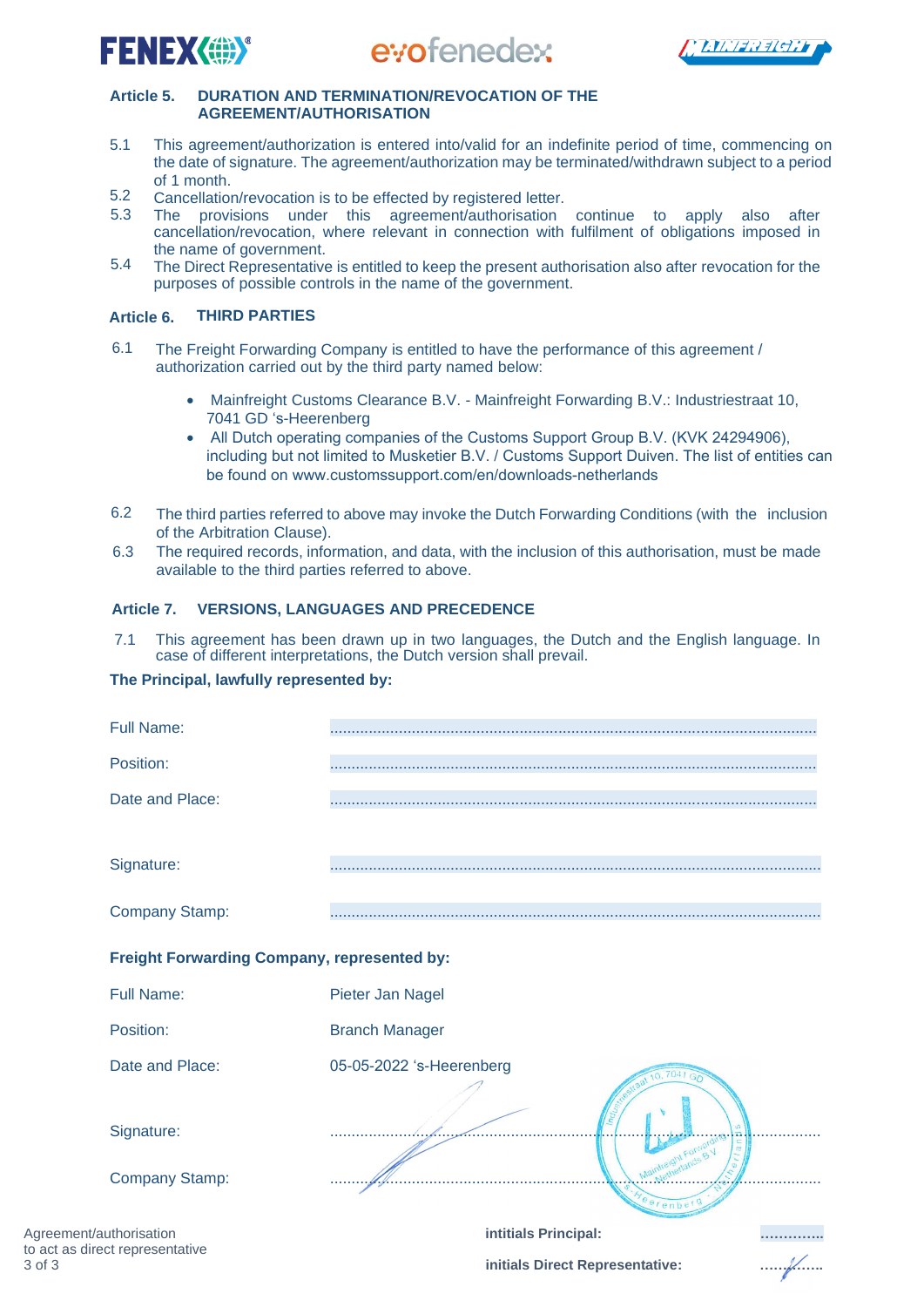



#### **Annex: checklist direct representation – required information and documents**

The Principal shall supply the Direct Representative with the required records, information and data correctly and timely (prior to the moment at which a declaration is submitted). The checklist below has been composed to indicate what information and documents must be made available in general to the Direct Representative. If the declaration has been made and the Principal possesses records, information and data other than those supplied or listed in the declaration, he/it shall inform the Forwarding Company of this as soon as possible.

## **GENERAL**

- A recent excerpt of the entry of the company in the Trade Register (registration of the company and the signature authority)
- Name, address, place of residence of the Importer / Addressee and its VAT-Id no\*

#### **REQUIRED DOCUMENTS AND RECORDS**

- Invoice / statement of value
- (copy of) the Transport Document (e.g. B/L or CMR)
- Certificates of Origin/Provenance (depending on legislation)
- Other certificates (depending on legislation, such as health certificates)
- (copy of) Licenses (depending on legislation, such as import licenses, customs procedures with an economic impact license, particular destinations, exemption of customs import duties and/or other import taxes)

The Direct Representative is entitled to request the Principal to supply the following records:

- Packing list(s)
- Product specifications
- A copy of the contract of sale

#### **DATA REQUIRED FOR THE PURPOSE OF SUBMITTING A DECLARATION**

The following information and data can be required from the Principal:

#### **In relation to the shipment:**

- Delivery terms (Incoterms 2020)
- Container number
- Mode of transport at the border and Inland mode of transport
- Country of dispatch/export and Country of origin
- Location of the goods
- Binding Tariff Information or Binding Origin Information, where present
- Description(s) of the goods and/or Commodity code
- Packaging unit, packages
- Marks and numbers
- Gross mass and Net mass (for each Commodity code)

\* If that person/entity does not act as principal as well.